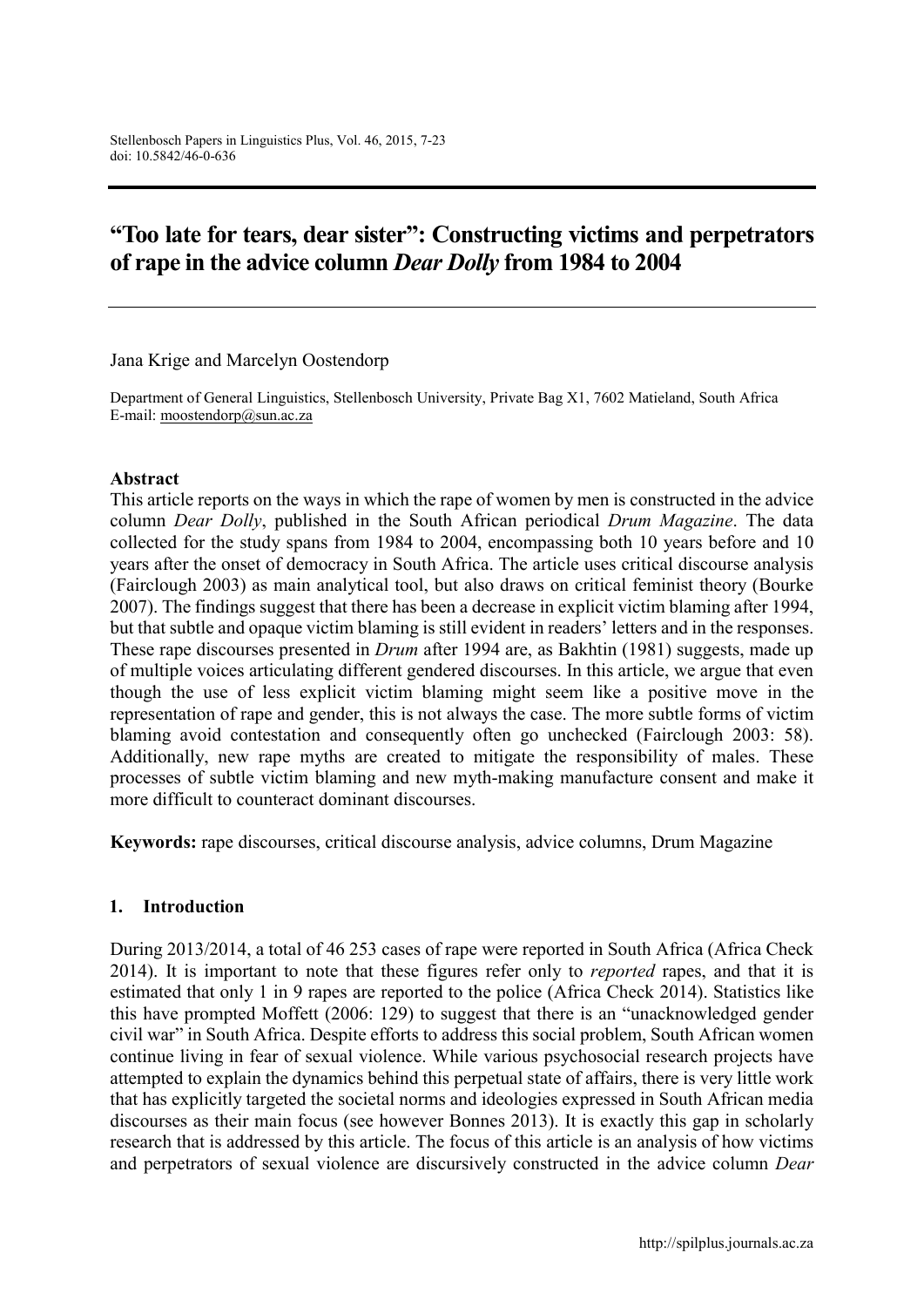*Dolly*, published in the South African periodical *Drum Magazine*. This iconic South African magazine was selected for this study for its cultural significance and the role it played in shaping African values and traditions (Odhiambo 2006: 165). The decades' worth of archived *Drum* periodicals contain material so rich in cultural and ideological identification that its close analysis, in light of its immense readership, may shed light upon the dynamics of contemporary South Africa (Odhiambo 2006: 171).

The data collected for the study spans from 1984 to 2004, encompassing both 10 years before and 10 years after the onset of democracy in South Africa. The focus on the advice column is deliberate, as this particular genre is generally underrepresented in studies within the theoretical framework of critical discourse analysis (CDA). Advice columns simultaneously (to some extent) represent the voices of the readers and the editorial team. Bakhtin (1981) proposed that all texts are multidiscursive and dialogic, but one could argue that the multidiscursivity in an advice column is explicit. This makes it an appropriate genre to analyse in order to gain theoretical insight into how contradictory or clashing voices might be presented in public discourse.

This study is located within two broad and related theoretical frameworks, namely CDA and Critical Feminist Theory (CFT). CDA is built on the assumption that language projects social relations and structures as desired by (generally more powerful) participants. No linguistic form is ultimately neutral – all linguistic forms must express a stance, inflection or modality of that which is represented (Kress 1990: 90-92). The founding feature of CDA is to uncover such power imbalances in the most ordinary and unremarkable discourses, not only in those which explicitly declare their position of power or discrimination (Kress 1990: 84). One of the most prominent CDA researchers, Norman Fairclough, attributes two causal elements to the production of text, namely social agents on the one hand, and social structures and practices on the other (Fairclough 2003: 22). Fairclough (2003: 23) describes a social structure as an abstract entity that defines a potential or set of possibilities within a particular social domain. Social structure is the framework around which social practices and events are constructed, making its evaluation and potential amendment the chief object of CDA. The relationship between social structures and events is, however, not in any way direct or linear. The potential denoted by social structures is "filtered" by intermediate organisational entities to shape social events. These entities are known as "social practices" and are responsible for controlling the selection or exclusion of certain structural possibilities and their perpetuation over time (Fairclough 2003: 23-24). Social practices may, over time, also exert influence on social structure. In addition to social structures and practices, social events and their meanings are shaped by social agents. As individuals, each with unique personal influences and agendas, social agents contribute meanings to events that are not reducible to the causal powers of social structures and practices. Despite this agency, social agents – as members of a particular society – are socially constrained and invariably operate within existing social structures (Fairclough 2003: 22).

In a similar vein, in CFT, social structures and practices are seen to shape beliefs. Sexual violence perpetrated against women is regarded as a consequence of social traditions in which men have reigned over virtually all political and economic activities. This type of violence is also viewed as a medium through which male dominance and female submission are enforced and maintained (Ackerman 1995: 99). Rape is therefore regarded as a direct result of women's lack of political and economic resources, relative to men (Ackerman 1995: 99-100), allowing men to use sexuality to establish and maintain dominance and control over women. According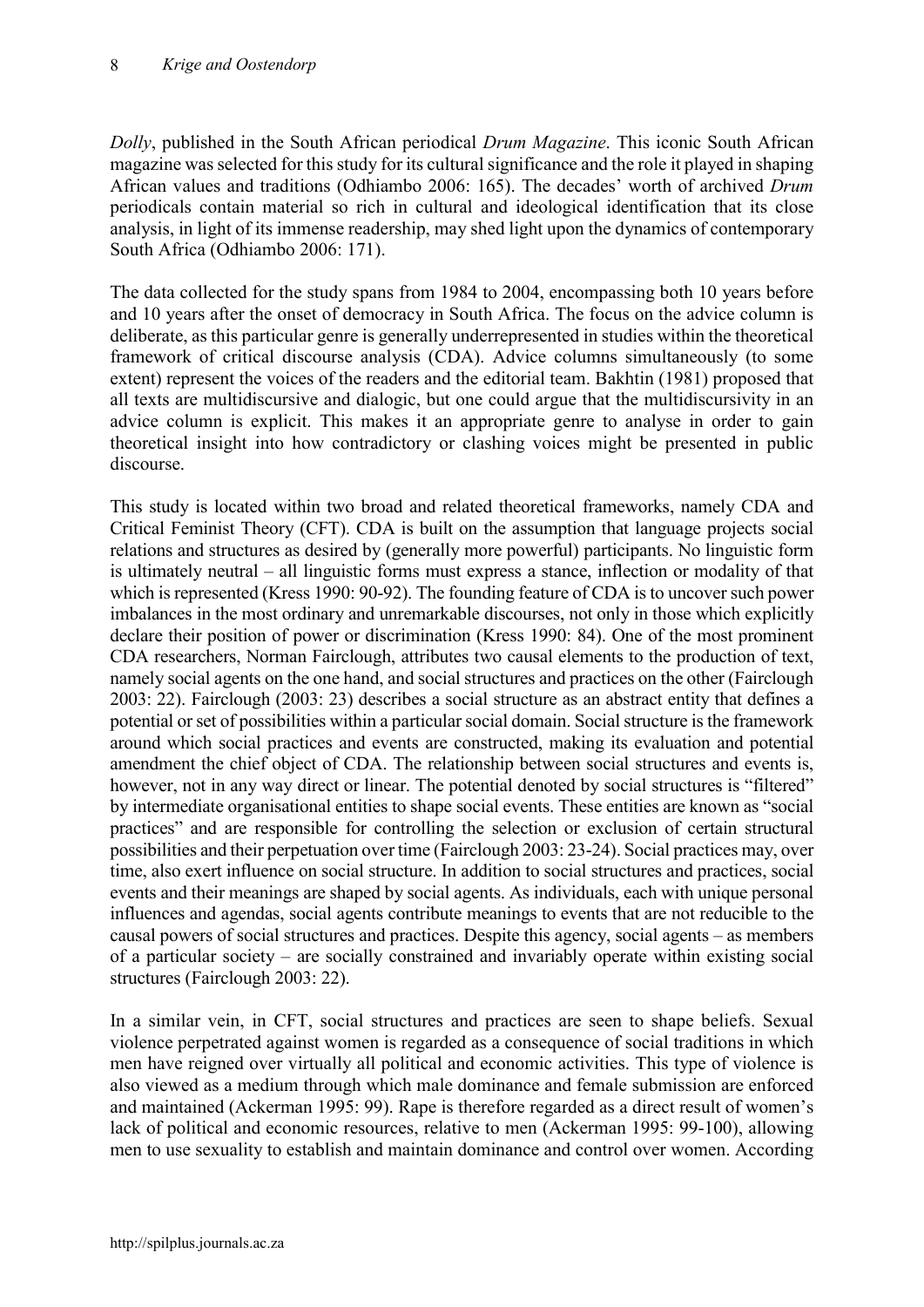9

to Ackerman (1995: 85), patriarchy recognises the potential power of women and aims to destroy women's consciousness of their power in order to protect the appropriation of female sexuality and reproductive capacity. The connection between the social structure of patriarchy and the discursive means which keep the structure intact can be seen in ways of talking about rape, especially the circulation of rape myths. These myths are unfounded beliefs held by society about sex, sexuality and gender roles that justify rape and even blame the victims for their own violation. Bourke (2007: 48) defines these rape myths as "strategies by which less powerful members of the community could be even further marginalised".

Myths are used to convert atrocities into "flaccid catchphrases that seem clear and self-evident", allowing perpetrators to contextualise sex crime in a recognised sociolinguistic framework of attribution (Bourke 2007: 24). Comments such as "She was wearing a short skirt", "What was she doing out so late?" and "Why did she go to his house?" are examples of rape myths commonly recited. According to Ackerman (1995: 198), rape myths have two fundamental functions: to accuse the woman and to excuse the man.

The aim of this article is to draw on both CDA and CFT in order to investigate how victims of rape, perpetrators of rape, and the act of rape are constructed by the selected texts.

#### **2. CDA and media analysis**

Media discourses have been the focus of CDA since the inception of the field (see, for example, Fowler 1991, Van Dijk 1991, Fairclough 1995). Public media are often held responsible for the cultivation and perpetuation of consciously shared perspectives. Van Dijk's (1991) *Racism and the Press*, for example, detailed the way media discourses, along with other forms of public discourse, construct ethnic minorities and other out-groups as "other" or inferior to the in-group. Although some theorists have argued recently that CDA fails to account for the social practices and content of media discourses (see Philo 2007), CDA continues to be a popular method of analysing media representation. Others have continued to point out the advantages that a CDA approach can offer (see Ainsworth and Hardy 2004). Ainsworth and Hardy (2004: 247) have argued that, although CDA needs other theoretical approaches, other approaches also need CDA (especially those with positivist orientations) because of CDA's *criticality.*

Scollon (1998) argues that media discourses invariably rely upon at least two parties – newsmakers (those whom news stories are about) and the journalists who construct reports around them. Parallel to this interdependence exists a tension between authorship and principalship, the former of which Goffman (1981, in Scollon 1998: 231) defines as the role of verbalising thoughts and ideas (of newsmakers), and the latter which is defined as the role of taking ownership of that which those words convey. News journalism invariably takes advantage of this tension between authorship and responsibility to represent newsmakers and news reports within certain topical frames under the guise of neutrality. Simply put, the newsmaker of any given news story is merely a figure subjectively constructed from the characterisations and evaluations of the journalist, and it is this subjectivity the reader is presented with as fact. Along with the disparities between authorship and principalship in journalistic discourse, news journalism is governed by a set of topical frames to which events must adhere to be considered newsworthy, usually referred to as "news values" (Harcup and O'Neill 2001). It is therefore undeniable that news stories are invariably subjective reconstructions of real events.

#### **2.1 Magazine exceptionalism**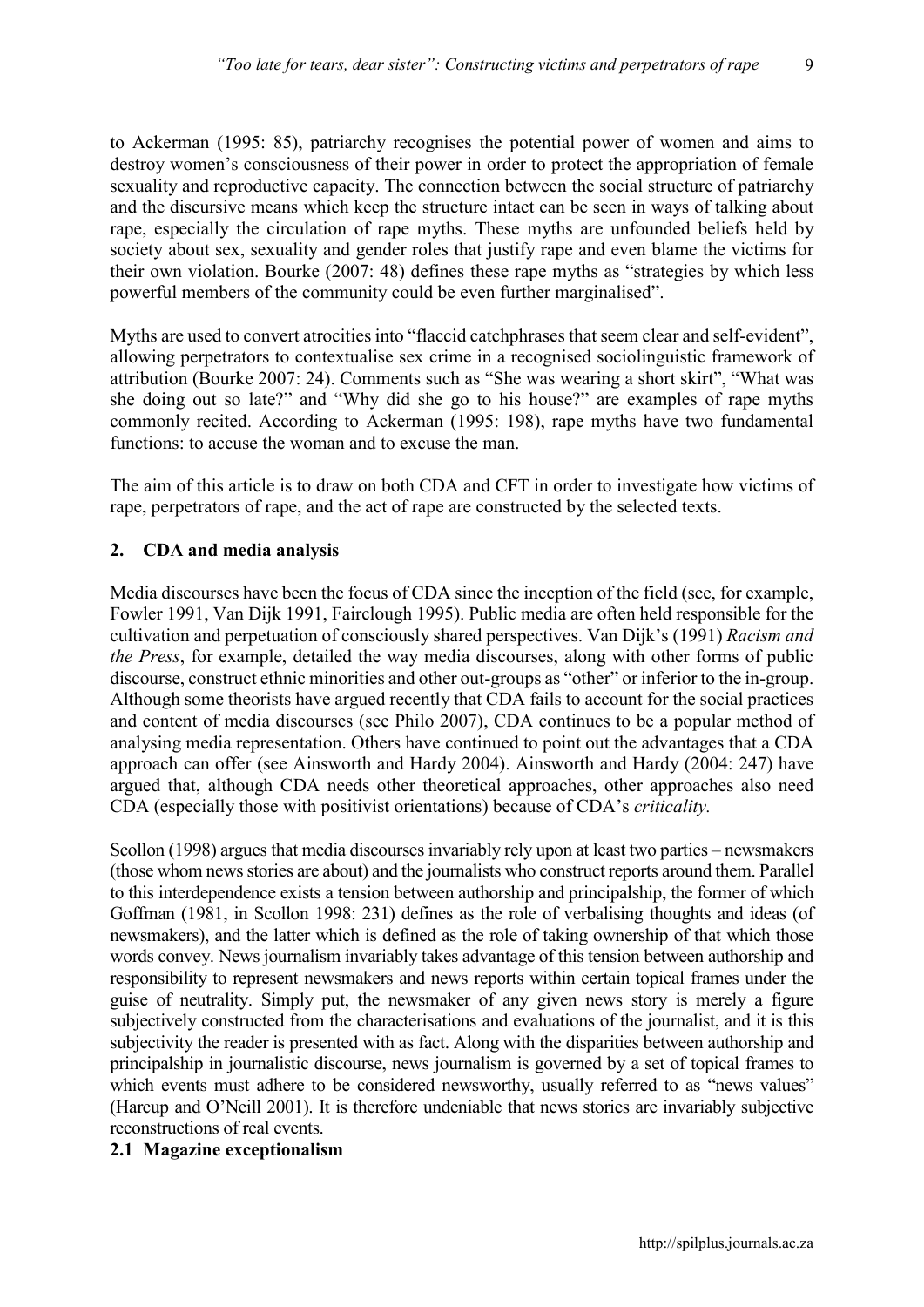Although magazine discourse is largely removed from news discourse, it is similarly governed by journalists' constructs within certain newsworthy frames. However, unlike fact-driven media platforms such as newspapers or television broadcasting, magazines are essentially a product of their social and cultural environment and a potential catalyst for social change, a distinction which Abrahamson (2007: 667) identifies as "magazine exceptionalism". This distinction suggests that magazines – as sources of pleasure, interpretive information and identity formation of more or less clearly identifiable communities – serve as exceptionally useful indicators of any particular sociocultural reality, meriting a cultural importance far greater than their facile literary image would suggest (Abrahamson 2007: 667, Holmes 2007: 510-511). Abrahamson (2007: 669-670) attributes magazine exceptionalism to several interrelated causes. The most prominent of these are the fact that the subject or genre of a magazine identifies a particular interest-driven community, forging a uniquely intimate relationship between journalists and readers, and that magazine journalism typically involves the reader on a personal level by inspiring some sort of self-improvement. However, the theory of magazine exceptionalism remains a challenge to substantiate, with particular regard to the concept of 'causality'. It is difficult to prove whether magazine journalism initiates changes in society or vice versa. Nevertheless, despite the variety of academic approaches to the study of magazines – ranging from Frank Luther Mott's (1938) *A History of American Magazines 1850- 1865* to second-wave feminist analyses of the subliminal messages behind magazines' portrayal of women (see Friedan 1963, Ferguson 1983) – magazine analysis invariably revolves around the tension between the content of a given periodical and the corresponding sociocultural reality of its readers. Magazine journalism therefore proves particularly valuable for social research as it has largely been unique in its function as a simultaneously reflective and transformative cultural entity, rivalled in this respect only by the relatively recent boom of internet-based social media (Abrahamson 2007: 667).

#### **2.2 Media representations of female victims of sexual assault**

Reiner et al. (2000, in Smolej 2010: 71) consider the foregrounding of victims of crime in news media as one of the most important qualitative developments in the representation of crime following the Second World War. Victims have evolved from having no more than a functional role in crime narratives to holding a focal position, with their trauma becoming the subject of the narrative. In this way, victims have become relatable characters whose experiences are expected to be representative of the general citizen, as opposed to atypical and unique (Garland 1999: 355). The development of tabloidisation or "infotainment" ensued, relying on emotional responses to attract audiences (Smolej 2010: 71).

Media reporting of rape increased dramatically during the 1970s and was established as a routine feature by the mid-1980s. Soothill and Walby (1991: 22, in Berrington and Jones 2002: 311) attribute this phenomenon directly to commercial imperatives, with news media using sexually titillating reports of sexual violence as "soft pornography" to hike sales. Reports of sexual abuse have essentially become voyeuristic and misogynistic, reflecting and reinforcing patriarchal values. Stories of sexual murders, for example, act as a warning to female readers not to stray too far from the safety of male protection. With reports becoming more eroticised, a certain level of male sexual violence against women is normalised as an expected part of life. Consequently, boundaries continue to be pushed to shock audiences with new angles and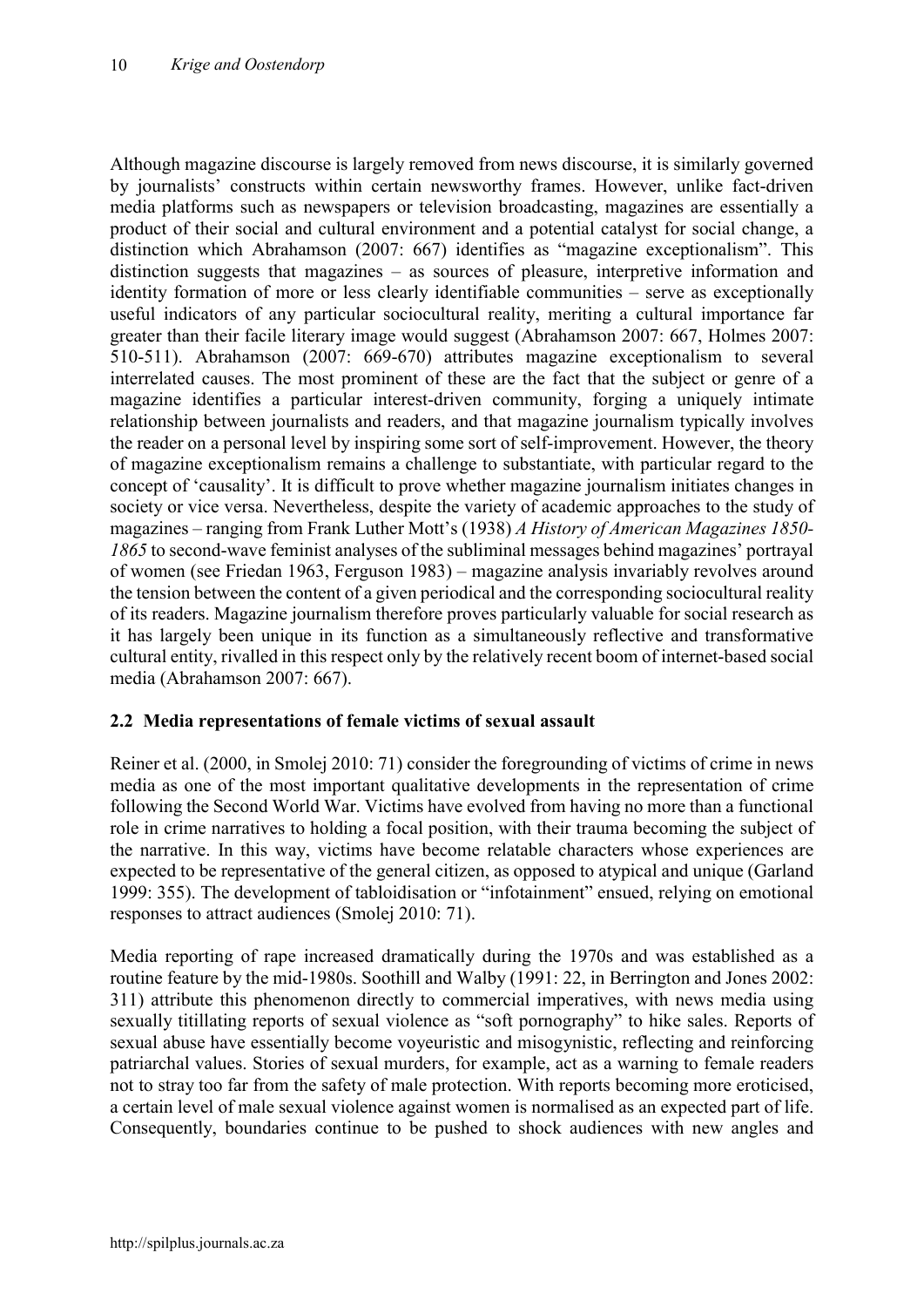heightened levels of suffering in a continuum of depersonalised depictions of sexual assault and the women whom it befell (Berrington and Jones 2002: 311-312).

Recent research on sexual violence has pointed out that old rape myths are recirculated and new ones created in many contemporary reports about rape (see, for example, Meyer 2010, Bernhardsonn and Bogren 2012). This phenomenon of the perpetuation of rape myths occurs especially within the context of sexual violence in relation to alcohol use by female victims. In an analysis of discursive strategies used by the *Daily Mail* to connect binge drinking and rape in the UK, Meyer (2010: 28) found that "rape involving alcohol is reconfigured as a problem of female binge drinking, rather than male rape". This reconfiguration is achieved by three discursive strategies: the use of direct statements, "a focus on women's drinking and omission of male violence" (Meyer 2010: 28), and a repetition of a supposed connection between female binge drinking and "vulnerability to rape". These discursive strategies lead to a regendering of binge drinking (constructed as a female problem) and a degendering of rape (downplaying rape as a male problem). Ultimately, these processes of regendering and degendering lead to the reinforcement of old rape myths and the creation of a new myth "that the problem is one of female binge drinking instead of male rape" (Meyer 2010: 31). This recent research shows that rape discourses in the media is still an area requiring academic analysis, and Meyer (2010: 32) proposes that more research is needed "to establish how wider public opinion connects to the discourses (re)produced in cultural institutions such as the media and the law".

#### **2.3 Advice columns**

According to Liao and Liao (2009: 307), giving advice has been recognised as a common discourse function with the purpose of expressing opinions to influence others' behaviours or decisions. Readers look to advice columns for authoritative yet non-threatening emotional support (Moran 1989: 119). In the study of written advice discourse, advice columns in magazines have received primary attention, with particular focus on the subliminal communication of norms and values, contributing in particular to the fields of psychology and sociology (Currie 2001, Stoll 1998). It has been determined that of all aspects of media, advice columns, together with advertisements, have the greatest intention to influence readers directly (Moran 1989: 120).

According to Locher (2010: 47), advice columns have the following features: firstly, a written exchange takes place between advice-seekers and advice-givers. This exchange typically takes place in the form of a "problem letter" and a "response letter", and in some cases incorporates features of traditional letters such as salutations like "Dear Dolly" or a farewell greeting. One of the most important features of advice columns is that the exchange is made public and although the genre seems like a personal exchange, the publication thereof means that it will reach a larger audience. Specific advice columns also develop a particular voice in response to their target audience.

Advice columns have been quite extensively investigated from the perspective of feminist theory (cf. Gudelunas 2005, Reviere and Byerly 2013), with many of these studies drawing on some form of CDA. Mutongi (2000) investigated the same advice column that this article focuses on and found that the column dealt predominantly with readers' questions about romance and sexual relationships. These columns therefore provide a more or less direct insight into the ideological perspectives of the magazine's readers and editors on sex, courtship and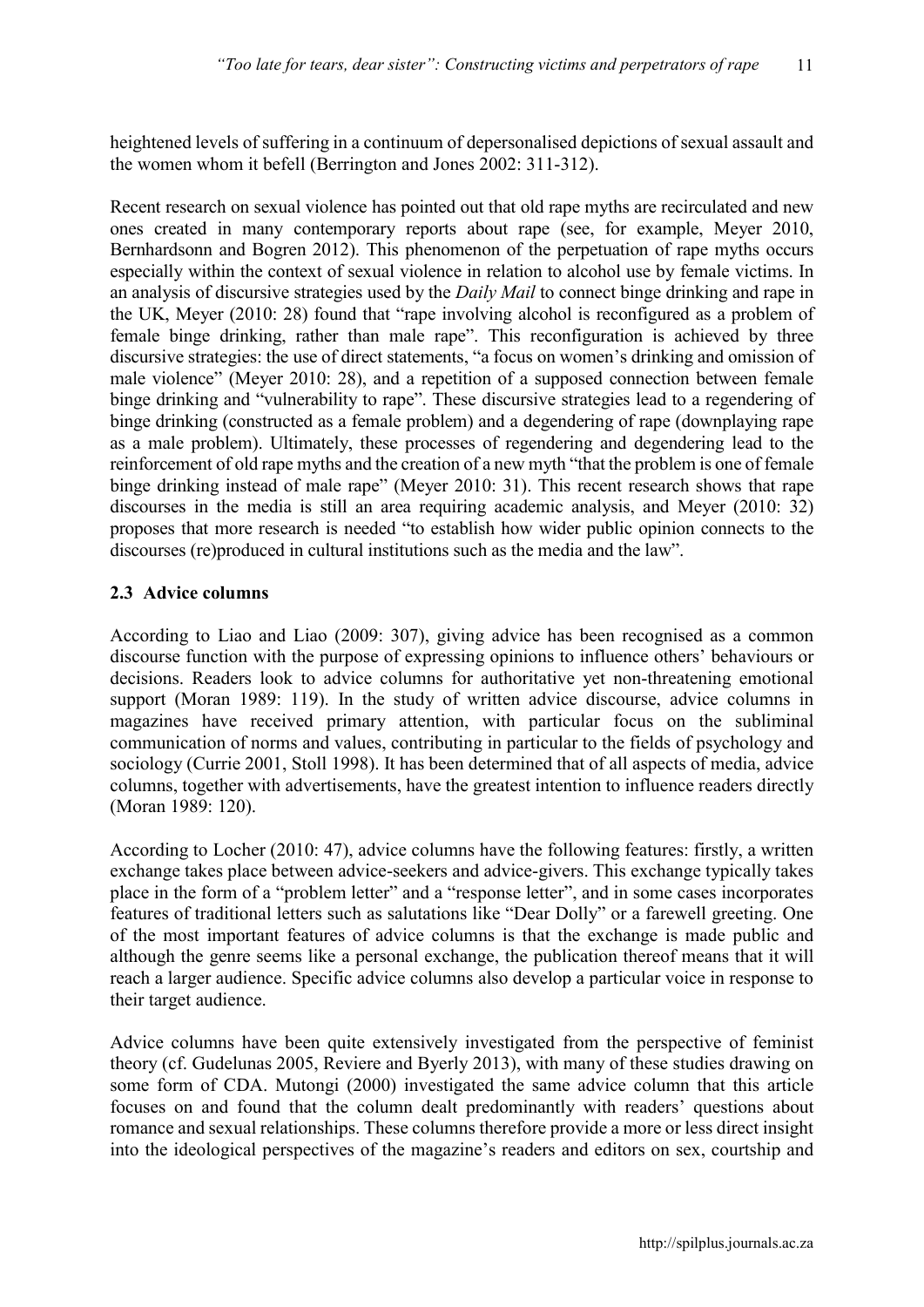sexual autonomy. Gill (2009: 346), who investigated the ways in which *Glamour* magazine provided sex and relationship advice, found that there was a "distinctive postfeminist sensibility" in the way in which the magazine approached heterosexual relationships. Although the magazine often used discourses of female empowerment, the values they espoused were traditional values. Women were encouraged to become empowered, to get to know their bodies and their sexualities in order to find and/or keep a man. Furthermore, sex and the labour associated with becoming better at sex were often provided as the means to become empowered (Gill 2009: 365).

# **2.3.1** *Dear Dolly*

The fictional Dolly was initially voiced by a group of the magazine's mostly male employees, to be replaced by future editor-in-chief Liz Khumalo in 1980. The criteria by which letters were selected for print were not indicated, but the publishers of the magazine claimed that the majority of letters appearing in *Dear Dolly* dealt with easily relatable dilemmas such as unreciprocated love, interethnic relationships, homosexuality and premarital sex, of which the latter enjoyed most of Sis Dolly's attention (Mutongi 2000: 3). Of these questions, half were written by young men seeking advice on how to seduce women and have sex with them, and the other half by young women wanting to escape sexual advances without being considered prudish or condescending. The pressures experienced by these women to have sex were challenged by many men's insistence on dating or marrying "virtuous" women. Unplanned pregnancy was another factor for female letter-writers – for many young women, having a baby would be detrimental to their schooling and future relationships (Mutongi 2000: 9-11). In her study of the East, Central and West African editions of *Drum*, Mutongi (2000: 2) finds that *Dear Dolly* upheld these sexual double standards in that letters were replied to in a genderspecific manner. Questions were generally answered within one of two rhetorical frames – a didactic, moralistic frame for female letter-writers, and a light-hearted, humoristic frame for males. Young men lamenting women's rejection of their unwanted sexual advances were typically chided in playful or even titillating tones for their "naughtiness", while the young women who fell victim to such advances were solemnly advised to be cautious, responsible and respectable in their dealings with lecherous youths. It was clear that the editors believed that women, and not men, were to blame for sexual coercion, pregnancy and potential consequences such as illegal (sometimes fatal) abortions, loss of honour or the disgrace and lifelong financial strain of single motherhood (Mutongi 2000: 11, 13, 15). The analysis of *Dear Dolly* is therefore essential to an understanding of the beliefs about sexual violence held by the readers and editors of *Drum* during the selected time frame.

# **3. Method**

Archived material from *Drum* was collected manually at the National Library of South Africa in Cape Town over a period of four months, as this data is not available in electronic format. Of the archived material, data was selected according to date of publication and theme. Data initially selected included all articles and advice columns published in *Drum* between 1984 and 2004 which focused on sexual violence perpetrated by men against women<sup>1</sup>. The data was first

<sup>&</sup>lt;sup>1</sup> We acknowledge that sexual violence is of course not only perpetrated on females by males. However, within the South African context, it is by far the most prominent form of sexual violence. Furthermore, South African women are subjected to domestic violence significantly more than their male counterparts. We thus are making a contribution to this particular debate in South Africa.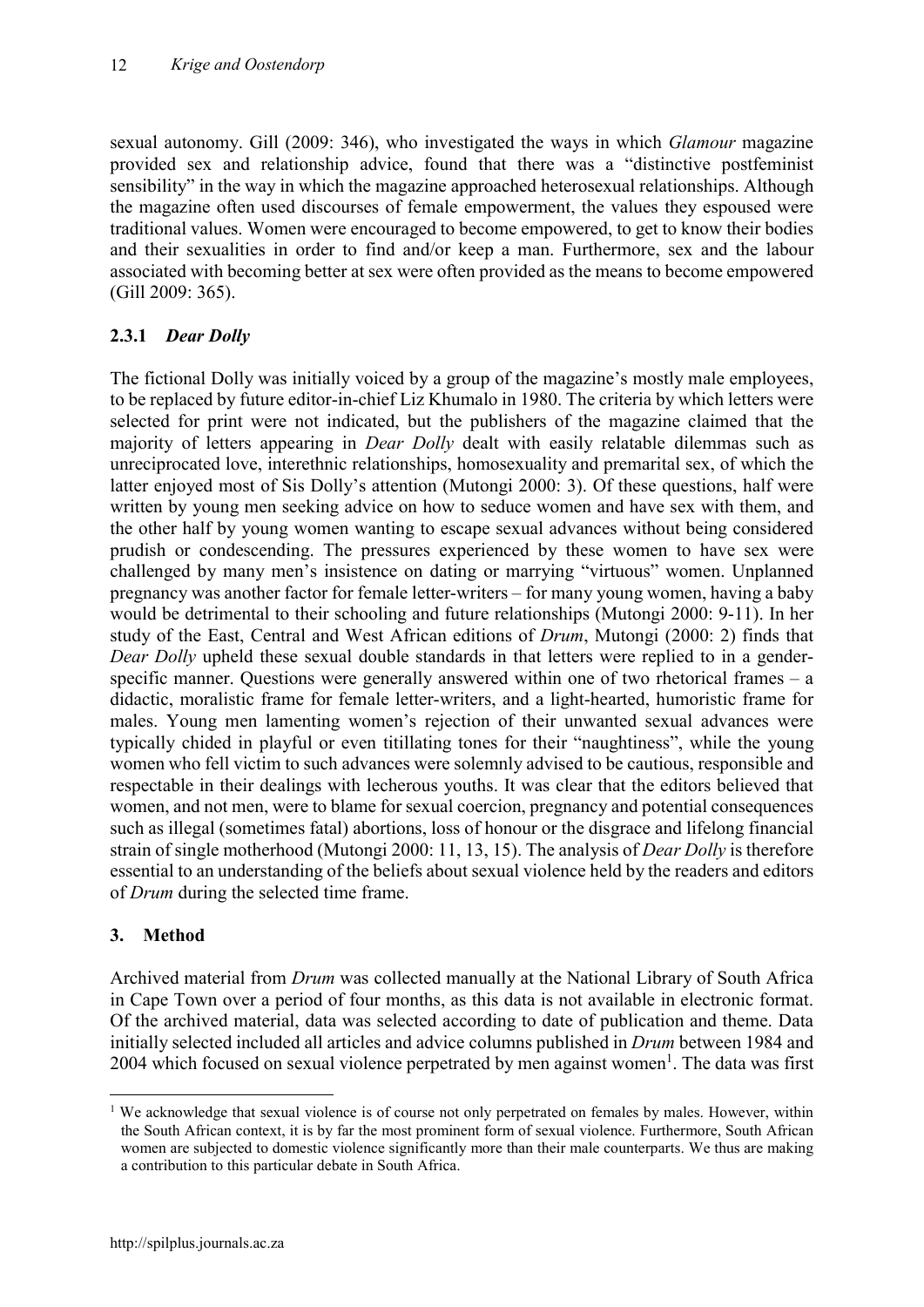organised into salient themes and topics by means of content and thematic analyses. After this initial categorisation, the data was analysed by focusing on discursive strategies of reference, predication and argumentation, as well as through intensifying or mitigating frames (Reisigl and Wodak 2001). This was done specifically to analyse how participants were discursively constructed. Furthermore, since advice columns by definition rely on the dialogic qualities of text, Bakhtin's (1981) work on multidiscursivity was drawn on in the analysis and discussion.

#### **4. Analysis**

The analysis of the selected letters will be centred around the following three questions:

- i) How are victims and perpetrators constructed by the fictional Sis Dolly?
- ii) What kind of construction is created of "Dolly"?
- iii) How is the act of rape constructed in the problem and response letters?

From these questions and the investigation of the data, more fine-grained themes were selected, and subsequently the analysis will be organised in the following way: letters from family rape victims seeking abortions, letters from family rape victims seeking to end abuse, letters from perpetrators of marital rape, and letters from men looking to reclaim victimised girlfriends from rapists. In the time period selected, 91 letters appeared which either directly refer to or allude to sexual violence. From 1984 to 1994, only 10 letters appeared addressing sexual violence; after 1994, there is a marked increase in such letters. This in itself is significant as it shows either the ideological nature of the magazine changing towards a general tendency to discuss sexual violence somewhat more openly (see Table 1), or perhaps, as Berrington and Jones (2002: 311) suggest, the discussion of rape has become a form of soft pornography which will boost sales based on the old adage of "sex sells". More significantly, *Dear Dolly* shows definite ideological changes regarding the responsibility for sexual violence over the selected period of time, specifically when comparing columns published before 1994 to those published during the new democratic administration (see Table 1), with explicit victim blaming occurring more frequently before 1994<sup>2</sup>.

<sup>&</sup>lt;sup>2</sup> As it very difficult to instil binary categories (victim blamed vs. not being blamed), the percentage given refers to the number of *instances* (linguistically articulated) where the victim was explicitly blamed in the total amount of articles per year.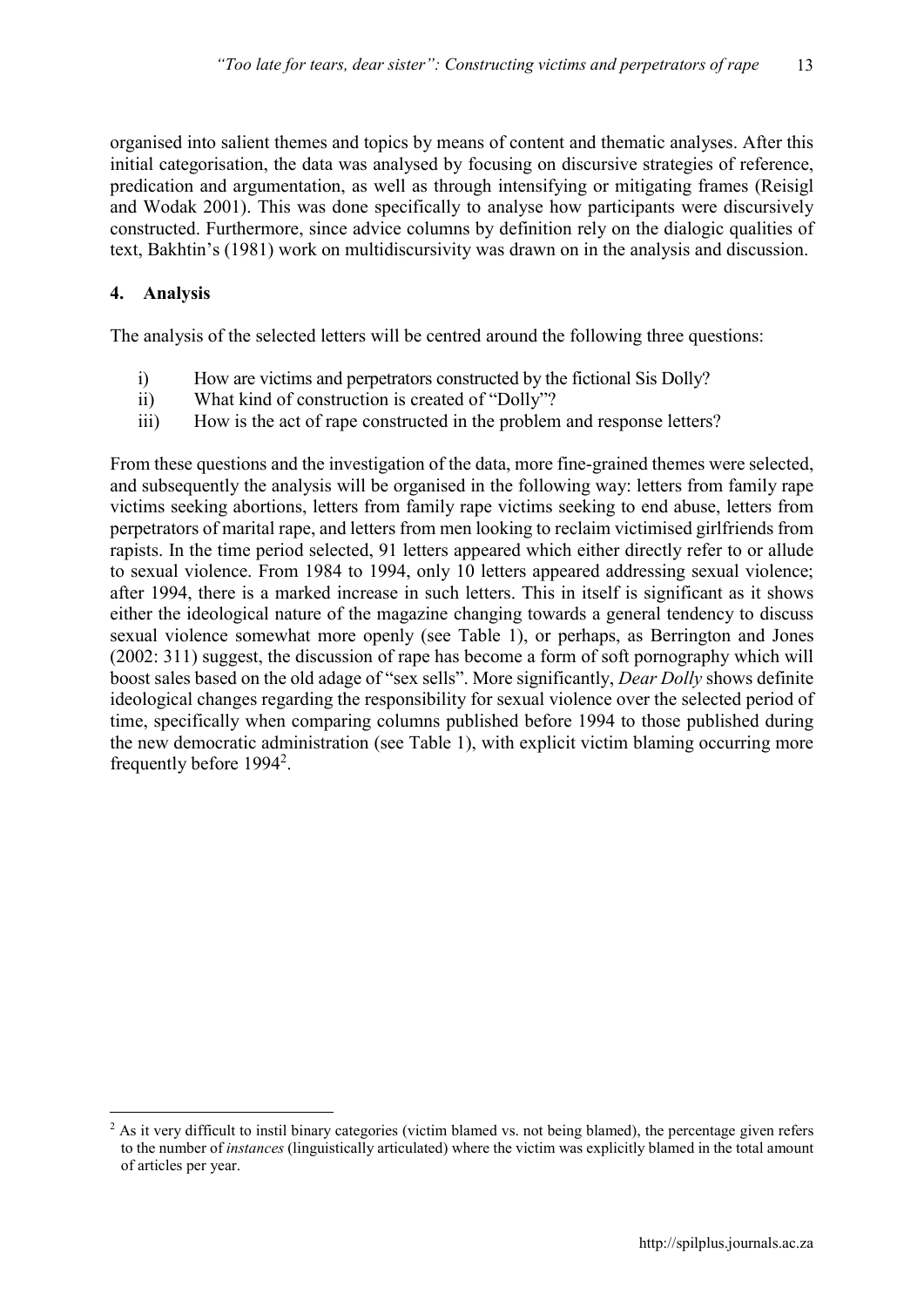| Year | Number of       | Victim           | Victim           | Perpetrato              | Perpetrato      | Other            | Other            |
|------|-----------------|------------------|------------------|-------------------------|-----------------|------------------|------------------|
|      | letters         | blaming          | blaming          | $\mathbf r$             | r blaming       | blaming          | blaming          |
|      | addressing      | (Actual          | $\frac{0}{0}$    | blaming                 | $\frac{0}{0}$   | (Actual          | $\frac{0}{0}$    |
|      | rape            | instances        |                  | (Actual                 |                 | instances        |                  |
|      |                 | $\mathcal{E}$    |                  | instances)              |                 |                  |                  |
| 1987 | $\overline{1}$  | $\overline{1}$   | 100              | $\theta$                | $\theta$        | $\overline{0}$   | $\overline{0}$   |
| 1988 | $\overline{3}$  | $\overline{2}$   | 66.7             | $\boldsymbol{0}$        | $\mathbf{0}$    | $\boldsymbol{0}$ | $\boldsymbol{0}$ |
| 1991 | $\mathbf{1}$    | 1                | 100              | $\boldsymbol{0}$        | $\mathbf{0}$    | $\boldsymbol{0}$ | $\boldsymbol{0}$ |
| 1992 | $\mathbf{1}$    | $\mathbf{1}$     | 100              | $\mathbf{1}$            | 100             | $\mathbf{0}$     | $\boldsymbol{0}$ |
| 1993 | $\mathbf{1}$    | $\boldsymbol{0}$ | $\boldsymbol{0}$ | $\mathbf{1}$            | 100             | $\mathbf{1}$     | 100              |
| 1994 | $\overline{3}$  | $\mathbf{1}$     | 33.3             | $\mathbf{1}$            | 33.3            | $\boldsymbol{0}$ | $\boldsymbol{0}$ |
| 1995 | $\overline{2}$  | $\mathbf{0}$     | $\overline{0}$   | $\mathbf{1}$            | $\overline{50}$ | $\mathbf{0}$     | $\overline{0}$   |
| 1996 | $\overline{3}$  | $\mathbf{0}$     | $\boldsymbol{0}$ | $\overline{2}$          | 66.7            | $\mathbf{0}$     | $\boldsymbol{0}$ |
| 1997 | 19              | $\overline{4}$   | 21.1             | 15                      | 78.9            | $\boldsymbol{0}$ | $\boldsymbol{0}$ |
| 1998 | $\overline{9}$  | $\overline{2}$   | 22.2             | $\overline{5}$          | 55.6            | $\overline{0}$   | $\boldsymbol{0}$ |
| 1999 | 11              | $\mathbf{0}$     | $\boldsymbol{0}$ | 8                       | 72.7            | $\boldsymbol{0}$ | $\boldsymbol{0}$ |
| 2000 | $\overline{4}$  | $\boldsymbol{0}$ | $\boldsymbol{0}$ | $\overline{\mathbf{3}}$ | 75              | $\boldsymbol{0}$ | $\boldsymbol{0}$ |
| 2001 | $\overline{3}$  | $\mathbf{0}$     | $\mathbf{0}$     | $\overline{1}$          | 33.3            | $\boldsymbol{0}$ | $\boldsymbol{0}$ |
| 2002 | $\overline{13}$ | $\overline{5}$   | 38.5             | 11                      | 84.6            | $\boldsymbol{0}$ | $\boldsymbol{0}$ |
| 2003 | 11              | $\mathbf{1}$     | 9.1              | 10                      | 90.9            | $\boldsymbol{0}$ | $\boldsymbol{0}$ |
| 2004 | 6               | $\overline{0}$   | $\overline{0}$   | $\overline{5}$          | 83.3            | $\overline{0}$   | $\overline{0}$   |
|      | $\overline{91}$ | 18               | 30.68            | $\overline{64}$         | 57.77           | $\overline{1}$   | 6.25             |
|      |                 |                  | (Average         |                         | (Average)       |                  | (Average         |
|      |                 |                  | $\mathcal{E}$    |                         |                 |                  | $\mathcal{E}$    |

**Table 1:** Attribution of blame in *Dear Dolly*

Blame for sexual violence is mainly distributed between victims and perpetrators. A significant shift in the attribution of blame is evident over the selected period. Between 1984 and 1993, victims receive primary blame. Between 1994 and 2004, perpetrators are blamed primarily, albeit not exclusively. The following sections will analyse and compare, according to subject, all seven relevant letters and replies printed in *Dear Dolly* before 1994 to submissions with similar queries and their replies printed during and after 1994. The discourse strategies of intensification and mitigation, as well as referential strategies and mitigation strategies, will be identified and examined to determine (where applicable) the attribution of responsibility for sexual violence.

# **4.1 Letters from family rape victims seeking abortions**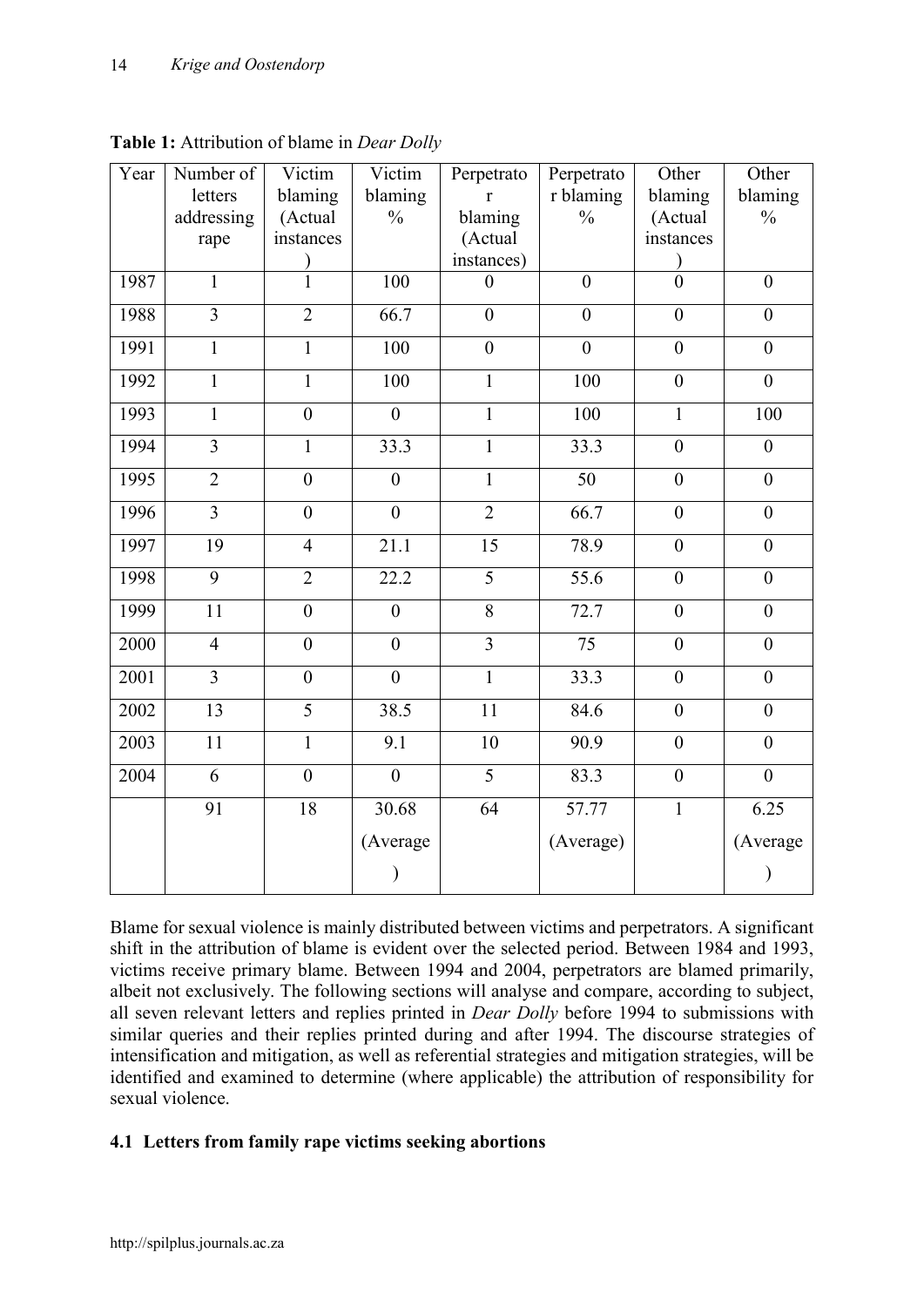Between 1987 and 1988, two letters (*Too late for tears* (April 1987: 54) and *My half-brother raped me* (September 1988: 103)) appeared in *Dear Dolly* in which the letter-writers sought advice on obtaining an abortion after being raped by family members. In both cases, Dolly attributes at least part of the responsibility for the rapes and consequent pregnancies to the victims.

### **4.1.1 Letter 1:** *Too late for tears*

The writer of *Too late for tears* (April 1987: 54) seeks Dolly's advice on how to obtain an abortion, having been raped and impregnated by her half-brother two months prior. Dolly mitigates the assault and resulting pregnancy within a reproachful frame. The woman's desire to have an abortion is dismissed as "very cruel", as she "should have known better from the start, that keeping quiet about such a nasty need, will land [her] into hot soup one day". Although the victim is not explicitly blamed for the assault, Dolly's claim that she "should have known better" implies that the woman has acted foolishly and is therefore responsible for her pregnancy. This inference is reinforced by Dolly's dismissal of the woman's victimhood with the reproach, "it is already too late for tears, dear sister".

A more explicit instance of victim blaming follows, as Dolly infers the victim's compliance during the assault from her reluctance to report the crime – a common rape myth: "I take it you were also impressed with what your half-brother did to you – otherwise you would have reported the matter to the police immediately". Dolly then repeats her warning against an abortion, this time claiming that "[risking] your life for an abortion won't be worth it", and that the woman's parents "won't be keen on an abortion either". Dolly concludes her reply with encouragement to take responsibility for the child: "Sister Dolly's advice is that you should take it upon yourself that you are going to become a new mother and look forward to bringing up your 'baby' with affection. Learn to love it now and do everything in your power to save its life." The referential expression "Sister Dolly" disguises these admonishments as the guidance of a caring relative. It is clear that the editors responsible for *Dear Dolly* had little sympathy for this particular victim of sexual violence, and placed the life of her unborn child above her victimhood and autonomy.

# **4.1.2 Letter 2:** *My half-brother raped me*

In *My half-brother raped me* (September 1988: 103), Dolly's response mirrors the discrimination illustrated in the previous example. The advice-seeker in this case is a woman in need of guidance, having been raped by her half-brother and in need of an abortion. As with *Too late for tears*, Dolly responds reproachfully. She states that she's "just not in a position to encourage abortion" and explicitly blames the victim for the pregnancy, and, therefore, the rape: "In short, you are also to blame for taking this abuse and sparing him. You should have reported him to the police immediately" The woman is then advised to relate the issue to her parents and seek further advice from social workers.

#### **4.1.3 Letter 3:** *Pregnant after uncle raped me*

As in the pre-1994 examples discussed above, the letter-writer for *Pregnant after uncle raped me* (May 1994: 70) seeks advice on how to obtain an abortion after being raped and impregnated by a family member. Although Dolly similarly advises the letter-writer not to abort the pregnancy and to seek counsel, her response is less reproachful. As before, Dolly rejects the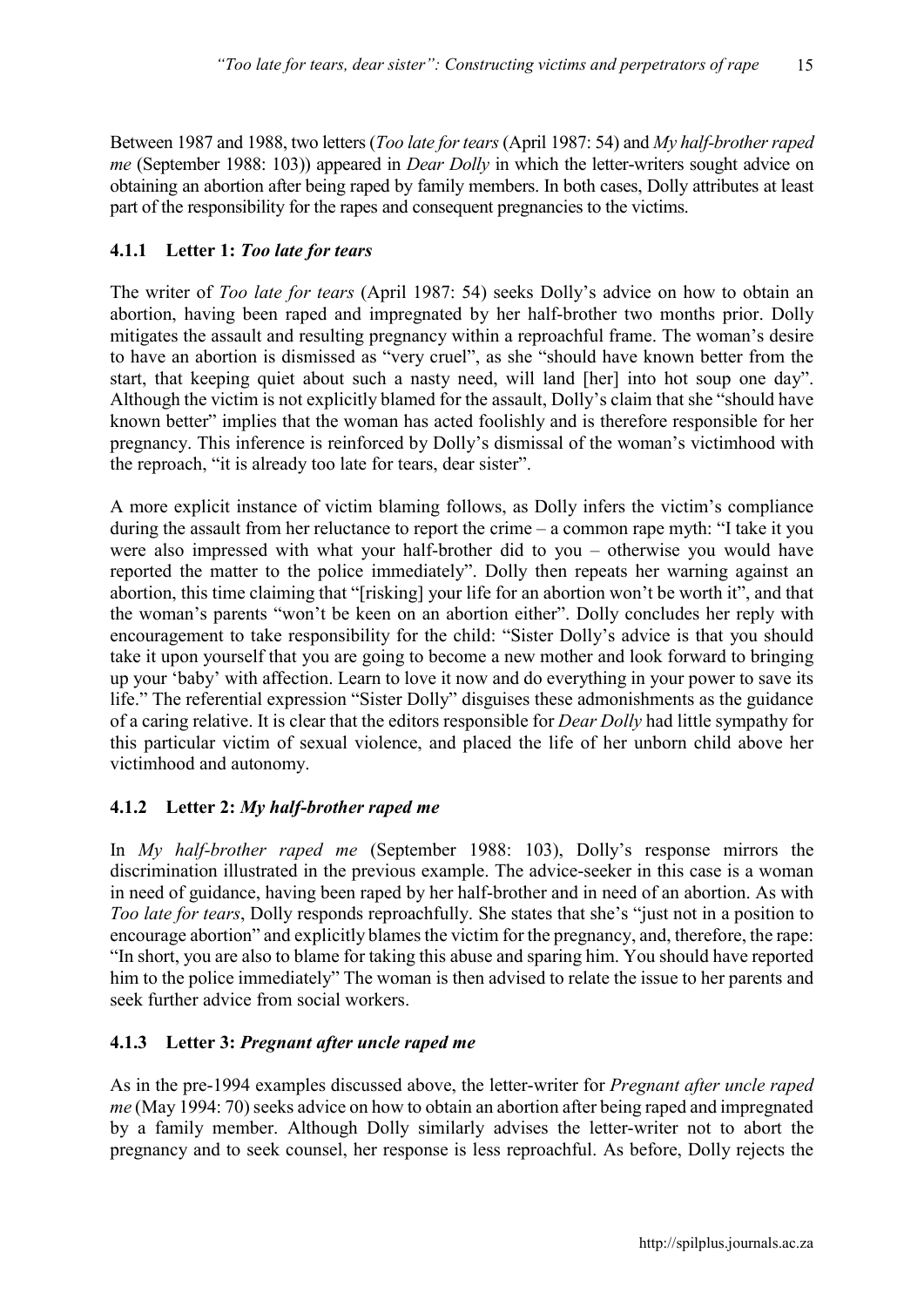possibility of an abortion. However, instead of dismissing abortion as cruel, she simply states that "[she] personally [doesn't] encourage abortion". She also chastises the victim for not reporting the assault sooner. However, instead of blaming the victim's foolishness, she presents a more neutral reprimand, claiming that the victim "shouldn't have suffered in silence to protect a rapist". The victim is then advised to discuss the matter with her parents and seek further guidance from local social workers. Although the latter advice illustrates a degree of sympathy, the critical tone induced by the expression "you shouldn't have", paired with the relatively dispassionate content and style of the response as a whole, mitigates the victim's experience of the violence and reflects a matter-of-fact perspective on rape with little consideration for its causes or effects.

# **4.2 Letters from family rape victims seeking to end their abuse**

Prior to 1994, two submissions discussing family rape (excluding those examples surrounding the obtaining of abortions) were printed in *Drum*'s *Dear Dolly* column. In both these submissions, the first entitled *My father rapes me* (February 1992: 96) and the second entitled *I'm better off dead* (November 1993: 94). Dolly affords sympathy to the victims of the respective assaults with underlying suggestions of victim blaming.

# **4.2.1 Letter 4:** *My father rapes me*

The writer of *My father rapes me* (February 1992: 96) seeks counsel on the increasing sexual demands of both her father and her boyfriend, the former whom has been raping her since she was eleven years old. Her reason for writing the letter is not to report the abuse, but to seek a solution to her inability to "cope with both their sexual demands". Dolly's response starts with the following assertion: "[Y]ou shouldn't subject yourself to such abuse. It is your right to say 'No!'". Despite the letter-writer's concern of managing the sexual demands placed on her, Dolly turns her focus to the victimhood of the letter-writer at the hands of her father. She claims to be "disgusted about what [the victim's] father makes [her] go through and [Dolly is] not going to say 'let bygones be bygones'. No way!" She then advises the letter-writer to "[take] this matter further, report him to the highest authority! […] He's an animal!" Only then does Dolly shift her focus to the victim's boyfriend. Although the letter-writer reported no abuse from her boyfriend, only that he "is very fond of sex", Dolly warns her that her boyfriend is "out to use [her] as much as he can and when he's ready to settle down he will go for a girl who is able to say 'No!'" Despite her focus on the letter-writer's victimhood, the referential phrase "a girl who is able to say 'No!'" implies that Dolly blames the letter-writer for not resisting what she (Dolly) perceives as abuse from the victim's boyfriend. This attribution of blame indicates that Dolly attributes at least a portion of the blame for sexual abuse to the victim's lack of resistance.

# **4.2.2 Letter 5:** *I'm better off dead*

The letter entitled *I'm better off dead* (November 1993: 94) is a rare example of the attribution of blame to an external party for a particular instance of sexual violence. The letter-writer in this case is a sixteen-year-old girl who has been sexually abused by her uncle for two years and whose ignored cries for help to her mother are causing her to consider suicide. She "feels dirty and used" and has "done all [she] can to alert [her mother] to the situation".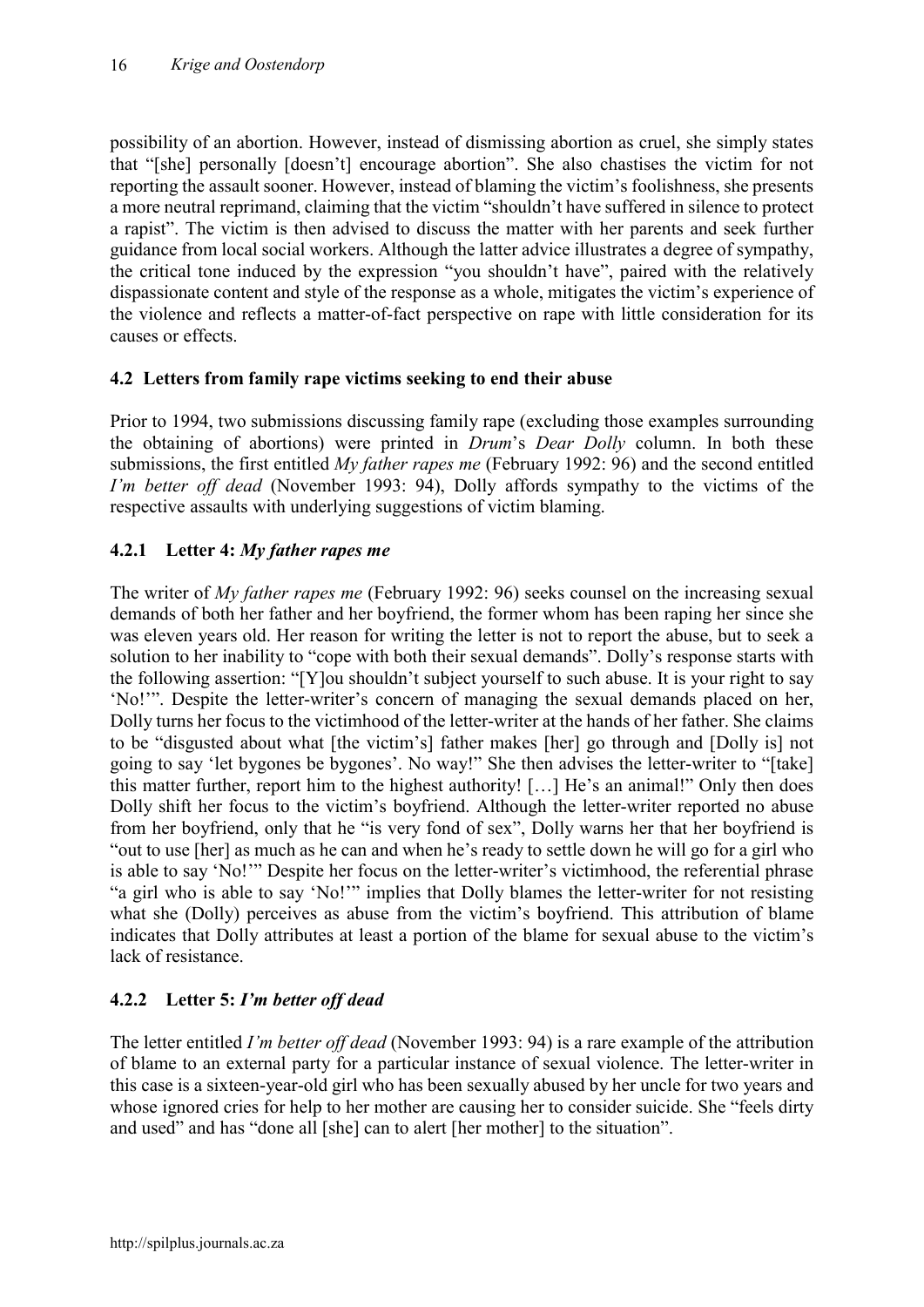In response, Dolly chastises the letter-writer's mother for not maintaining an open relationship with the victim. She claims that if the victim and her mother "were close enough, [the victim's] uncle's abuse wouldn't have gone this far". The victim's mother is blamed explicitly: "The blame lies squarely on your mom's shoulders and it's time she became a real mother. She has to protect you". The perpetrator is condemned for his transgression, and is said to "[deserve] a long jail sentence for his filthy deeds". A contradiction follows – whereas the letter-writer is advised not to "let this happen to [her] again," implying that the victim is allowing the abuse, Dolly also asserts that "it's not [the victim's] fault". One may conclude from the latter quote as well as the referential expression "filthy deeds" that Dolly intends to aid the letter-writer in escaping the abusive situation. Contrarily, Dolly's warning not to "let this happen to [the victim] again" reveals an underlying ideology of victim blaming.

### **4.3 Letters from perpetrators of marital rape**

Only one letter from a perpetrator of marital rape was printed in *Dear Dolly* before 1994*.* The letter entitled *I am forced to rape her* (April 1988: 66-67) is a rare example of a perpetrator of sexual violence looking to *Drum*'s Dolly for advice on his sexual predicament.

### **4.3.1 Letter 6:** *I am forced to rape her*

*I am forced to rape her* (April 1988: 66-67) details the letter-writer's wife who has "started giving [him] a number of problems," including her sudden refusal to cook, clean, bathe before bedtime and have sex. The perpetrator complains that his wife "also won't let [him] have sex with her. [He has] to battle to get her to such an extent that [their] double-bed once broke down [sic] during [their] struggle. It's more of a rape than lovemaking". When questioned about her behaviour, his wife orders him to "go and pay the balance of the lobola<sup>3</sup> to her parents". He then argues that he should not have to meet his wife's demands when "she has already shown [him] her true colours".

Despite the letter-writer's admittance to raping his wife, his crime goes unrecognised in Dolly's response. Instead, he is advised to fulfil the prerequisites of the lobola custom in order to "bring any relief" to his "dicey" problem. Dolly suggests that the man's wife "has been told [by her family] to discipline [him], so that it becomes a constant reminder to [him] that [he] must complete the required [lobola] procedure first". She then reassures the husband that he won't be "[wasting his] trouble on something that is no longer worth the trouble [since he has] nothing to lose because [he] already [has] a child with this woman". Dolly's failure to recognise the man's actions as immoral and illegal reveals the editors' assumption that rape, or at least marital rape, is not only excusable, but problematic only if the rapist's needs are not met.

#### **4.3.2 Letter 7:** *Does my wife have the right to say no?*

The response to the letter entitled *Does my wife have the right to say no?* (December 1997: 40) may be compared to the pre-1994 example discussed in the previous section, as both are written by the perpetrators of marital rape. In this instance, the husband writes that "[everything] is fine except she often isn't in the mood to have sex – and when she says no she means it". The wife is reported to have asserted her "legal right to refuse to have sex with [him]" and to have

 <sup>3</sup> *Lobola* refers to a custom widely practised in Southern Africa in which the man pays the family of his future wife for her hand in marriage. The main function of *lobola* is to foster relations between the respective families.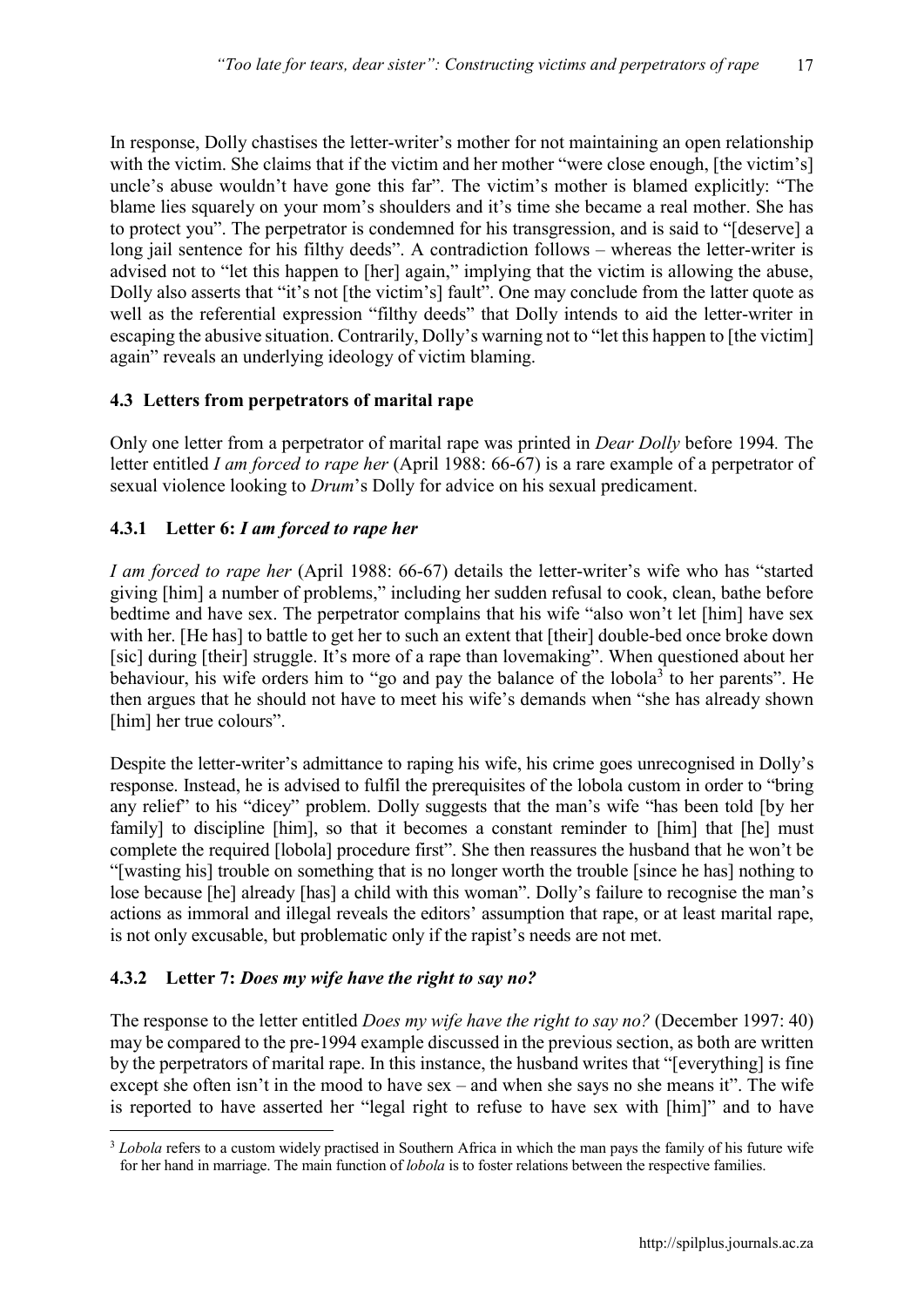threatened to have her husband arrested for rape. The writer concludes his letter with the declaration that "[if] a man says please he should at least be considered".

Dolly's reply is morally ambivalent. While Dolly states that "[neither] of [them] has the right to force the other to have sex," Dolly empowers the perpetrator by adding that "neither of [them] has the right to refuse sex all the time either. Making love always has to be a reasonable compromise". The advice-seeker is advised to evaluate his relationship with his wife as a possible reason for her rejecting him. He is also advised not to "[force] her to have sex".

Contrary to her response to the inquiry about marital rape in 1988, Dolly acknowledges that marital rape is unacceptable, although the word "rape" is substituted by the more impassive referential expression "forced sex". The illegality of the attempted rapes is, however, not recognised. Instead, the sexual violence is treated as a private matter. In addition to this mitigation, the happiness of the perpetrator is prioritised along with that of the victim with the suggestion that he reveal to his wife his "lack of joy in [their] marriage" in order to resolve the potential marital problems blocking his sexual access.

### **4.4 Letters from men looking to "reclaim" victimised girlfriends from rapists**

This category of letters to *Dear Dolly* introduces yet another group of letter-writers – a third party seeking counsel on a sexually abusive situation which involves a love interest or partner. Such letters printed before 1994 exhibit an unexpected query from the advice-seekers. Rather than seeking help for the rape victims, these men are concerned about how the sexual violence, construed as consensual sex, might affect their relationships with their abused partners. Although Dolly's responses include discussions of the criminal aspects of the abuse, her language use mirrors the perspectives of the men that write in and infers the main issue as the state of the relationship rather than perpetration of sexual violence.

# **4.4.1 Letter 8***: Must I leave her?*

*Must I leave her?* (June 1988: 68), written by an admirer and possible love interest of a victim of sexual assault, seeks advice on how to re-establish his relationship with the victim after she "fell in love with another guy" who she claims "forced himself onto her by beating her up". The advice-seeker is "so scared because this man threatens to give [the advice-seeker] a hiding if [he doesn't] leave this girl alone". He adds that he is "not prepared to get involved in fighting over a woman," yet does not want to end a "four-year-old affair because of a guy who only entered the scene a couple of months ago". From the predicational expressions "fell in love" and "fighting over a woman", and the referential expression "a guy who only entered the scene a couple of months ago", it is clear that the advice-seeker interprets his partner's rape as a consensual sexual relationship which would nullify their four-year-long relationship.

Dolly's response continues this assumption as she warns the advice-seeker that "behaving like a thug and fighting over women has always been wrong [as it would] put [the advice-seeker's] dignity and life at risk over a hooligan". She then asserts that "this issue doesn't involve [him] in any way [and] it is up to [his] girlfriend to see to the disciplining of this guy, long before deciding on giving in to his nasty demands". Here, the expression "deciding on giving in" perpetuates the myth that rape is impossible as it would require the victim's cooperation, or that protestation of sexual advances is merely a show of modesty or sexual inexperience and a natural part of the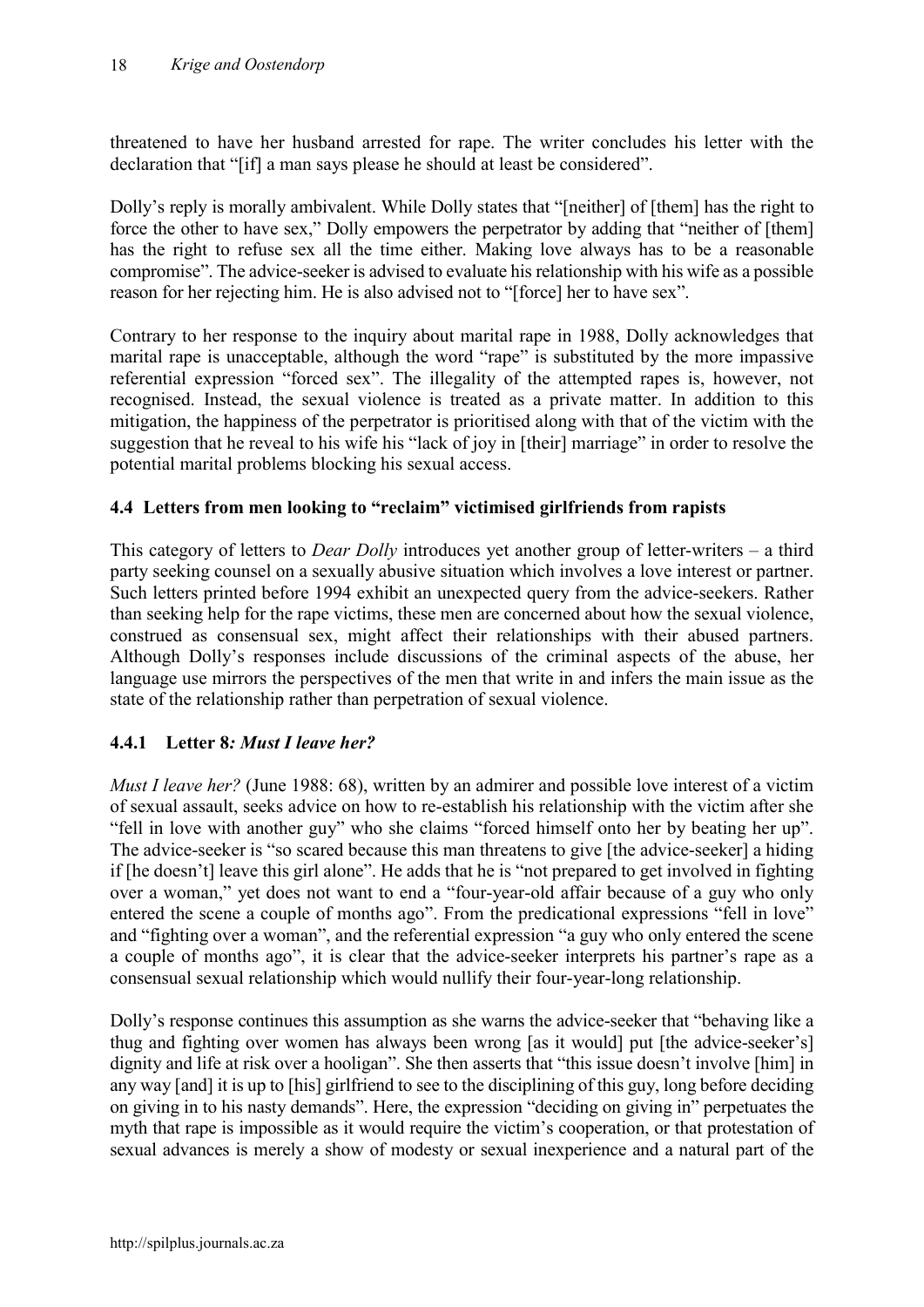courting ritual (Bourke 2007: 24, 50). The victim is then reproached for "not [putting] enough effort into getting this matter corrected," attributing implicit blame to the victim for the assault. The abovementioned rape myths are explicitly promoted with the claim that "[i]t's simple, she must approach this guy and tell him it's over, so that when he reacts by beating her up, she can easily report him to the nearest police station". This strategy to have the victim beaten up illustrates that the letter-writer's happiness is prioritised over the victim's safety and wellbeing – again, the victim's victimhood is questioned. Dolly advises the advice-seeker to "be very careful, because [her] instincts tell [her that the letter-writer's girlfriend] might be in love with the guy and [she is] only fooling [the letter-writer] with those excuses. This [he] can only detect if she doesn't agree to tell this guy off".

#### **4.4.2 Letter 9:** *She was sexually abused*

The letter entitled *She was sexually abused* (April 1991: 96) is written by a young man who wants to reconnect with his estranged girlfriend who was repeatedly raped by a housemate and gave birth to her rapist's child. The letter-writer is unsure of what to do for fear of "the child's father [refusing] to let go," and states that he "does not want to use force". Dolly starts her response by questioning the victim's credibility. She advises the letter-writer as follows: "[H]ear both sides of the story. If your girl wasn't being forced, why didn't she report the man to the police?" She then justifies this assumption by saying, "Yes, I know you might say she was stranded and couldn't take the risk". Dolly suggests that the letter-writer goes to "one or two people who were close to her, or neighbours, [and he] might come up with something solid". He is also told not to use force and endanger his life, and only to "decide on steps to take after clarifying her relationship with the other guy. And if all what [sic] she says is true, don't hesitate to report the matter to the police". As Dolly preoccupies herself with the legitimisation of the victim's claims of assault, rather than dealing with the injustice which the advice-seeker describes as fact, one may infer that sexual victimhood does not concern her as much as the advice-seeker's relationship dilemma.

# **4.4.3 Letter 10:** *Teachers snatch our girls*

This letter (April 1994: 56) is the only post-1993 letter which is comparable to *Must I leave her?* of 1988, as it is also written by the third-party partner of a victim of sexual violence. The writer of this letter is a schoolboy lamenting that "every time [he gets] involved with a girl, a teacher comes along and snatches her". The possibility that the term "snatches" may be metaphorical or hyperbolic is dismissed with the complaint that "[his] current girl believes it will be best for her to leave school because the male teachers are harassing her". Dolly initiates her response with the declaration that it is "a disgrace that teachers harass schoolgirls. [He], and this girl, can put a stop to this problem". She advises the boy to "take the matter up with the headmaster". Thereafter, Dolly again mitigates sexual violence as consensual sex and discounts the victim's safety in favour of the advice-seeker's academic achievement with the warning that "[she is] not suggesting that [he] should start competing for girls with the teachers […] [he should] forget parties and *shebeens* and concentrate on [his] studies".

#### **5. Discussion and conclusion**

The analyses of letters and responses in the previous sections illustrate not only how discourse strategies were employed to attribute blame to the victims of sexual violence, but how the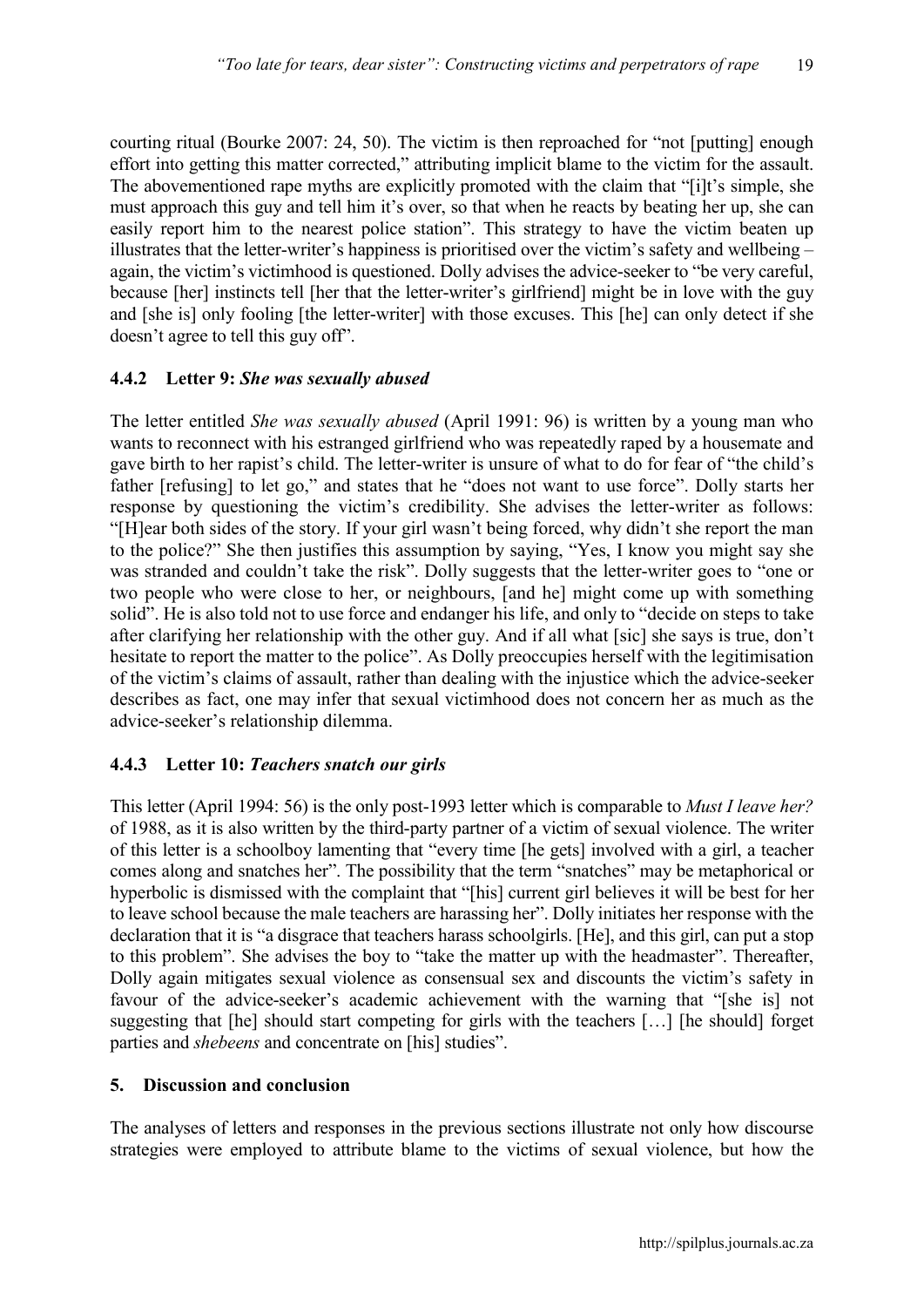distribution of such blame shifted dramatically in 1994. A possible reason for this shift may include the overall transformation of the media in democratic South Africa. In 1994, the South African media became an instrument of change by providing a platform for socio-political transformation and the construction of post-apartheid identities (Wasserman and De Beer 2009: 383). After 1994, non-governmental media watchdog organisations such as the Media Monitoring Project, Genderlinks and the Freedom of Expression Institute, also worked towards maintaining the transparency of South African media (Wasserman and De Beer 2009: 385).

Although there is a shift in explicit victim blaming, implicit blaming remains. Perpetrators were generally absolved from blame; in fact, on only one occasion in the letters analysed here was the perpetrator referred to by Dolly as a "rapist". On one other occasion the perpetrator was referred to as an "animal". The fact that perpetrators were rarely blamed can also be seen in the use of words that refer to the act of sexual violence, with "rape" not being used once. Instead, referential or predicational expressions such as "filthy deed", "dicey problem", "forced sex", "nasty demands", "abuse", "nasty deed" and "to snatch" are used. Dolly also seemed to construct herself as a family member giving kind and sensible advice. This is achieved by either addressing letterwriters in a familiar tone ("Dear Sister"), or by referring to herself as "Sister" (for example, "follow Sister Dolly's advice"). The post-1994 Dolly is loaded with contradiction – on the one hand, explicit victim blaming is less prominent, yet on the other, conservative ideologies remain about women and their autonomy over their sexuality. As Gill (2009) cautions, it is not enough to simply point out contradictions in magazine discourses; one also has to ask what these contradictions mean, and what is achieved by these discourses.

Although it might seem as if a decrease in explicit victim blaming after 1994 might be a positive move, implicit victim blaming is equally problematic. Such assumed meanings are of particular ideological power as they avoid contestation and consequently often go unchecked (Fairclough 2003: 58). These meanings often become incontestable through a process of erasure. Irvine and Gal (2000: 37, in French 2012: 344) define "erasure" as "the rendering of some social phenomena invisible in ways that simplify a social field". Discourses deconstructing social structures that render women powerless in public spaces are rendered invisible. Instead, these more complex discourses are simplified and presented as "commonsense". Women are constructed as having the power to decide who they can have sex with, and having the power to decide to lay charges without sanction and fear. However, the conditions which very often force women not to report rape are not scrutinised, and are in fact reinforced by rape myths such as "If it was rape she would have reported it immediately after it happened". Similar to Meyer's (2010) findings, rape is degendered as not a male problem. Whereas in Meyer's (2010) study women were constructed as responsible for their rape because of binge drinking, here women are blamed for not reporting rape. Not only does this shift the focus away from rape as a male problem, it also fails to highlight structural inequalities (for example, the way rape victims are handled by the police) which make it very difficult for women to report rape.

Advice columns provide a glimpse into the dialogue between the editorial team and the readers of a publication. Dolly not only responds to the readers but also draws on other social discourses, such as health and safety or punitive discourses, while readers' letters very often reflect prevailing dominant discourses, such as rape as "rough sex" rather than a violation. As Scollon, Tsang, Li, Yung and Jones (2004: 174) state, "all texts are uttered in multiple voices in response to multiple voices and in anticipation of polyvocal responses". However, where the editors could have used the dialogic qualities of the advice column to "talk back to dominant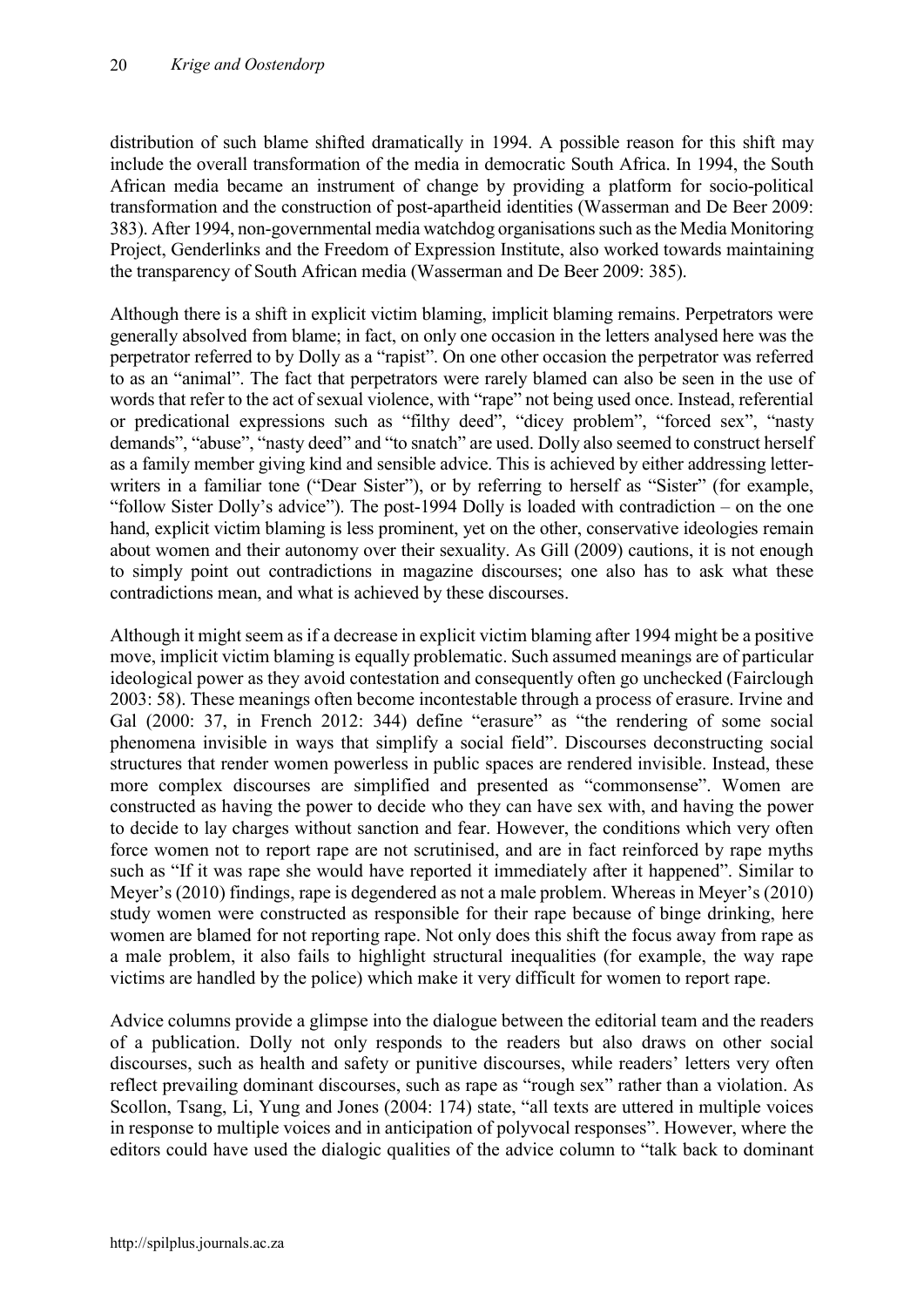ideologies about rape" (for example, by educating readers about what the legal definition of rape is through their response letters), they instead respond to the readers with the same kinds of ideologies that the readers themselves use. Instead of becoming a true dialogue then, opposing ideologies are rendered invisible, and the multiple voices in the advice column do not evoke polyvocal responses but rather multiple *similar* responses.

Even though some strides have been made in the way in which victims and perpetrators of sexual violence are portrayed in the media, such as a decrease in explicit victim blaming after 1994, subtle victim blaming is still rife. As it is generally acknowledged that the media can shape public opinion, this is an important finding. This article has focused attention on advice columns and has shown that through response letters adherence to dominant ideologies is ensured. Advice columns could be a space for changing public opinion about rape, but instead become a hegemonic device to reinforce old rape myths and create new ones.

#### **References**

Abrahamson, D. 2007. Magazine exceptionalism. *Journalism Studies* 8(4): 667-670.

Ackerman, C. 1995. The Power of Patriarchy: Its Manifestation in Rape. Unpublished Master's thesis, Stellenbosch University.

Africa Check. 2014. *Factsheet: South Africa's official crime statistics for 2013/14.* Available online: https://africacheck.org/factsheets/factsheet-south-africas-official-crime-statistics-for-201314/ (Accessed 3 August 2015).

Ainsworth, S. and C. Hardy. 2004. Critical discourse analysis and identity: Why bother? *Critical Discourse Studies* 1(2): 225-259.

Bakhtin, M.M. 1981. *The dialogic imagination. Four essays*. Translated by C. Emerson and M. Holquist. Austin and London: University of Texas Press.

Bernhardsson, J. and A. Bogren. 2012. Drink sluts, brats and immigrants as others. *Feminist Media Studies* 12(1): 1-16.

Berrington, E. and H. Jones. 2002. Reality vs. myth: Constructions of women's insecurity. *Feminist Media Studies* 2(3): 307-323.

Bonnes, S. 2013. Gender and racial stereotyping in rape coverage. *Feminist Media Studies* 13(2): 208-227.

Bourke, J. 2007. *Rape: Sex violence history*. Great Britain: Virago Press.

Currie, D. 2001. Dear Abby: Advice pages as a site for the operation of power. *Feminist Theory* 2(3): 259-281.

Fairclough, N. 1995. *Media discourse*. London: Edward Arnold.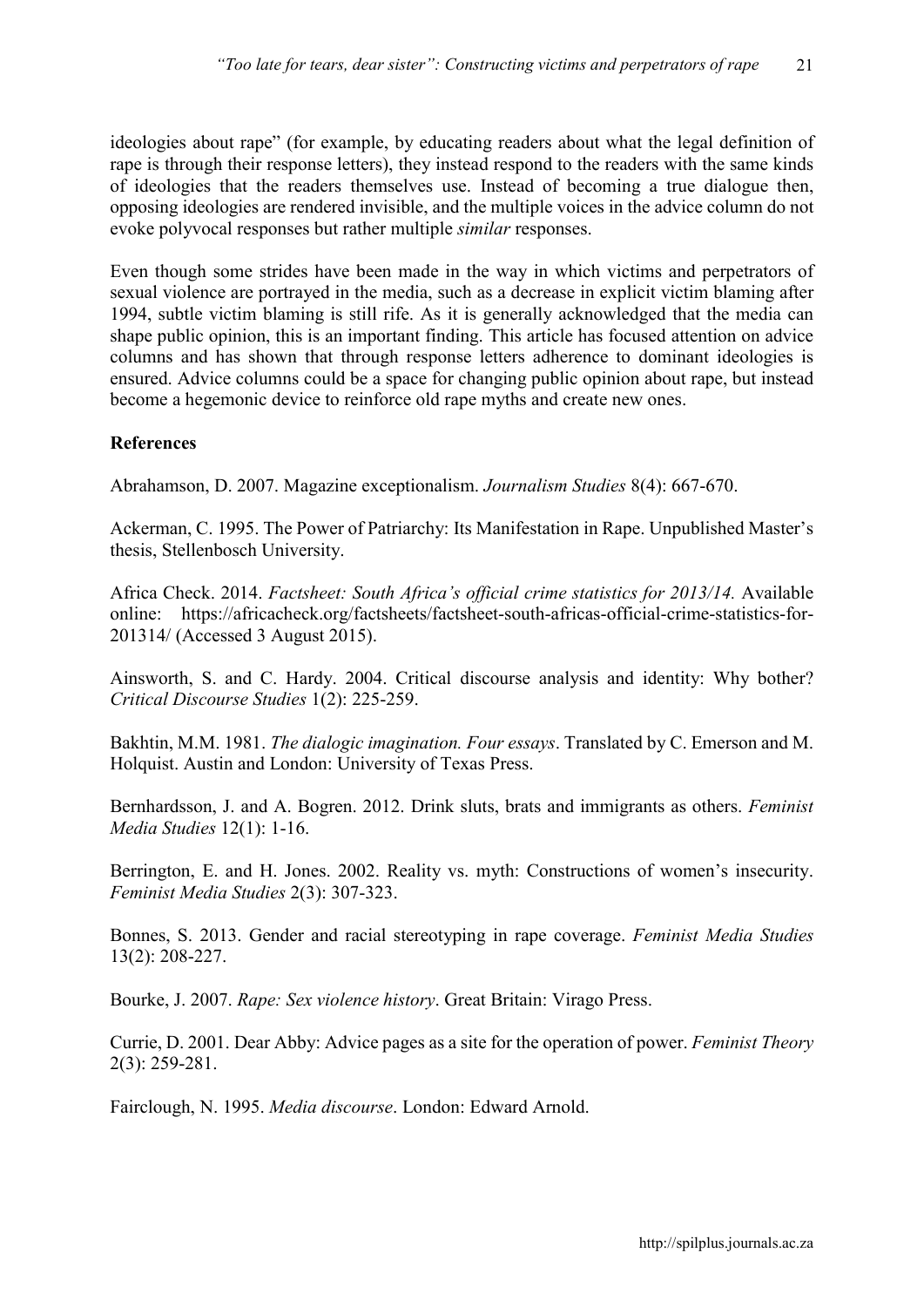Fairclough, N. 2003*. Analysing discourse: Textual analysis for social research*. London and New York: Routledge.

Ferguson, M. 1983. *Forever feminine: Women's magazines and the cult of femininity*. London: Heinemann.

Fowler, R. 1991. *Language in the news: Discourse and ideology in the press*. London: Routledge.

French, B.M. 2012. The semiotics of collective memories. *Annual Review of Anthropology* 41(1): 337-353.

Friedan, B. 1963. *The feminine mystique*. New York: Dell.

Garland, D. 1999. The commonplace and the catastrophic: Interpretations of crime in late modernity. *Theoretical Criminology* 3(3): 353-364.

Gill, R. 2009. Mediated intimacy and postfeminism: A discourse analytic examination of sex and relationship advice in a women's magazine. *Discourse & Communication* 3(4): 345-369.

Gudelunas, D. 2005. Talking taboo: Newspaper advice columns and sexual discourse. *Sexuality & Culture* 9(1): 62-87.

Harcup, T. and N. O'Neill. 2001. What is news? Galtung and Ruge revisited. *Journalism Studies* 2(2): 261-280.

Holmes, T. 2007. Mapping the magazine. *Journalism Studies* 8(4): 510-521.

Kress, G. 1990. Critical discourse analysis. *Annual Review of Applied Linguistics* 11(84): 84-99.

Liao, Y. and T. Liao. 2009. Modal verbs for the advice move in advice columns. In O. Kwong (Ed.) *PACLIC 23: Proceedings of the 23rd Pacific Asia Conference on Language, Information and Computation, Vol. 1*. Hong Kong: City University of Hong Kong Press. pp. 307-314.

Locher, M.A. 2010. Health internet sites: A linguistic perspective on health advice columns. *Social Semiotics* 20(1): 43-59.

Meyer, A. 2010. "Too drunk to say no": Binge drinking, rape and the Daily Mail. *Feminist Media Studies* 10(1): 19-34.

Moffett, H. 2006. 'These women, they force us to rape them': Rape as narrative of social control in post-apartheid South Africa. *Journal of Southern African Studies* 32(1): 129-144.

Moran, J.J. 1989. Newspaper psychology: Advice and therapy. *Journal of Popular Culture* 22(4): 119-127.

Mott, F.L. 1938. *A history of American magazines, 1850-1865* (Vol. 2). Harvard: Harvard University Press.